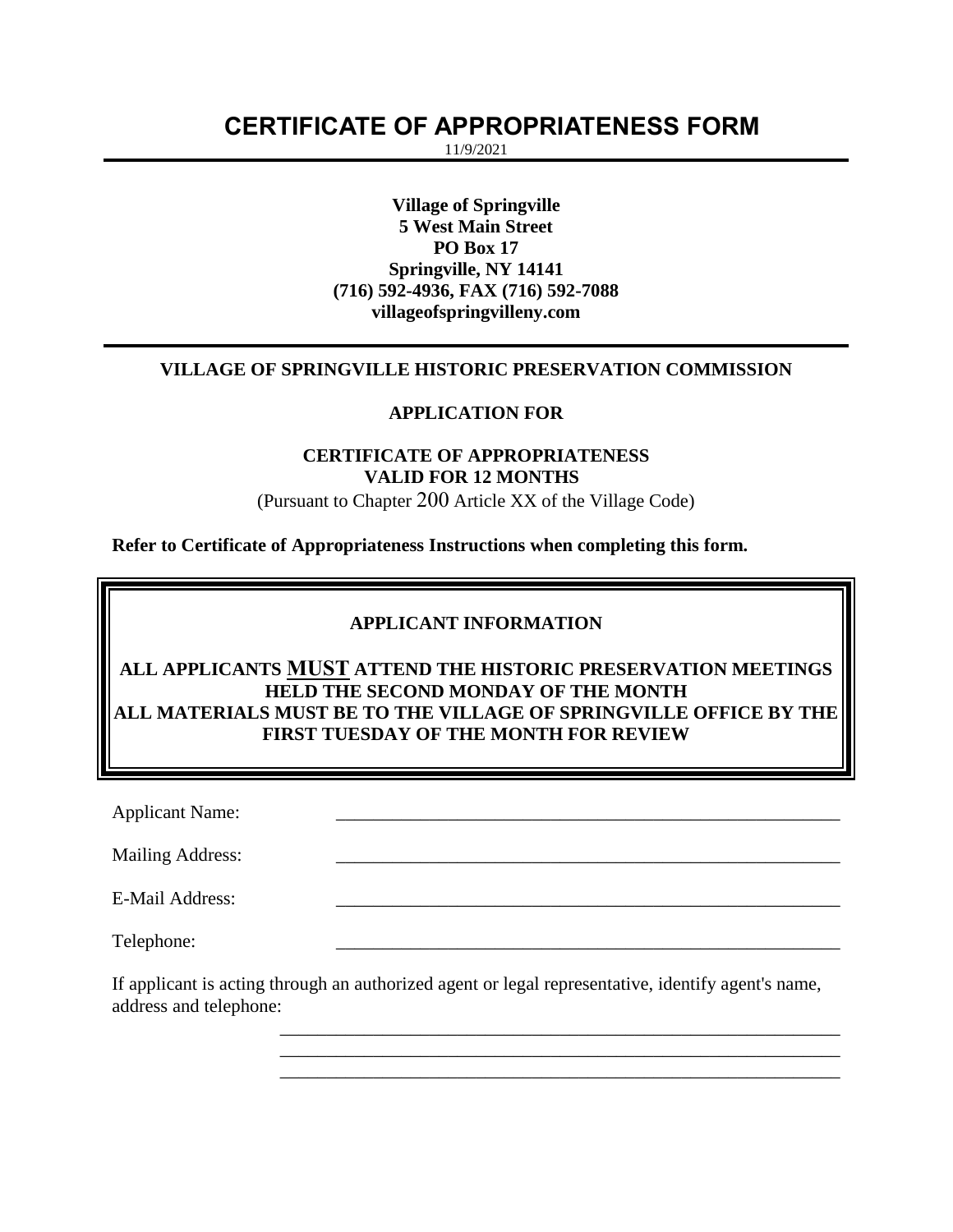| Does applicant own the property?                                                                                                                | Yes                                                                                                                                                                                 | N <sub>0</sub>                                                                                                   |
|-------------------------------------------------------------------------------------------------------------------------------------------------|-------------------------------------------------------------------------------------------------------------------------------------------------------------------------------------|------------------------------------------------------------------------------------------------------------------|
| If no, explain:                                                                                                                                 |                                                                                                                                                                                     |                                                                                                                  |
| Owner's address and telephone:<br>(if different from applicant):                                                                                | <u> 1989 - Johann Stoff, amerikansk politiker (* 1908)</u><br><u> 1989 - Johann Barn, amerikan berkema dalam berkema dalam berkema dalam berkema dalam berkema dalam berkema da</u> | <u> 1989 - Johann Stoff, amerikansk politiker (* 1908)</u>                                                       |
| Is applicant or owner related to any official or employee of the Village of Springville or the<br>Springville Historic Preservation Commission? |                                                                                                                                                                                     | and the control of the control of the control of the control of the control of the control of the control of the |
|                                                                                                                                                 | Yes                                                                                                                                                                                 | N <sub>o</sub>                                                                                                   |
|                                                                                                                                                 |                                                                                                                                                                                     |                                                                                                                  |
|                                                                                                                                                 |                                                                                                                                                                                     |                                                                                                                  |
|                                                                                                                                                 |                                                                                                                                                                                     |                                                                                                                  |
|                                                                                                                                                 | PROPERTY INFORMATION                                                                                                                                                                |                                                                                                                  |
|                                                                                                                                                 |                                                                                                                                                                                     |                                                                                                                  |
| Property Address:                                                                                                                               |                                                                                                                                                                                     |                                                                                                                  |
|                                                                                                                                                 |                                                                                                                                                                                     |                                                                                                                  |
|                                                                                                                                                 |                                                                                                                                                                                     |                                                                                                                  |
| Name of Property<br>(if applicable):                                                                                                            |                                                                                                                                                                                     |                                                                                                                  |
| Tax Map ID No.:                                                                                                                                 |                                                                                                                                                                                     |                                                                                                                  |
| Zoning Classification:                                                                                                                          |                                                                                                                                                                                     |                                                                                                                  |
|                                                                                                                                                 |                                                                                                                                                                                     |                                                                                                                  |
| Parcel Size:                                                                                                                                    |                                                                                                                                                                                     |                                                                                                                  |
| Present Use                                                                                                                                     |                                                                                                                                                                                     |                                                                                                                  |
| of Property:                                                                                                                                    |                                                                                                                                                                                     |                                                                                                                  |
|                                                                                                                                                 |                                                                                                                                                                                     |                                                                                                                  |
| Is the property a designated landmark?                                                                                                          | Yes                                                                                                                                                                                 | No                                                                                                               |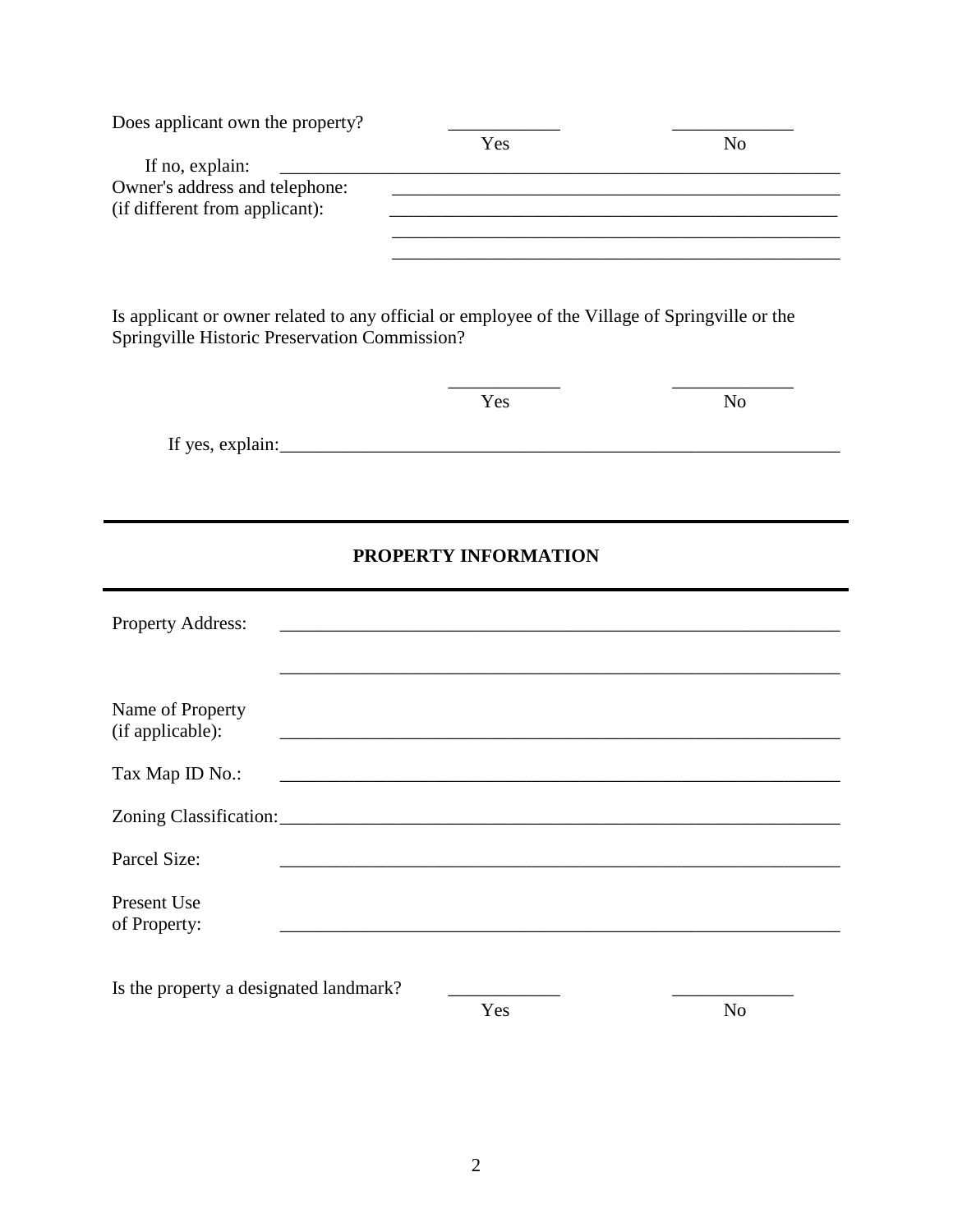## **Certificate of appropriateness for Alteration, Demolition or New Construction affecting Landmarks or Historic Districts.**

No person shall carry out any exterior alterations, restoration, reconstruction, demolition or new construction on a site, or the moving of a landmark on a property, located within an historic district, nor shall any person make any material change in the appearance of such property, its light fixtures, signs, sidewalks, fences, steps, paving or other exterior elements which affect the appearance and cohesiveness of the landmark or historic district, without first obtaining a Certificate of Appropriateness from the Commission.

Nature of proposed project (check all that apply):

| Alteration                        |
|-----------------------------------|
| Restoration                       |
| Reconstruction                    |
| Demolition                        |
| New Construction                  |
| Moving                            |
| Other Material Change (Describe): |
|                                   |

Narrative statement describing all work to be done, including material specifications (attach additional papers as needed):

\_\_\_\_\_\_\_\_\_\_\_\_\_\_\_\_\_\_\_\_\_\_\_\_\_\_\_\_\_\_\_\_\_\_\_\_\_\_\_\_\_\_\_\_\_\_\_\_\_\_\_\_\_\_\_\_\_\_\_

Is any part of the project visible from the street or other public right of way?

Yes No

\_\_\_\_\_\_\_\_\_\_\_\_ \_\_\_\_\_\_\_\_\_\_\_\_\_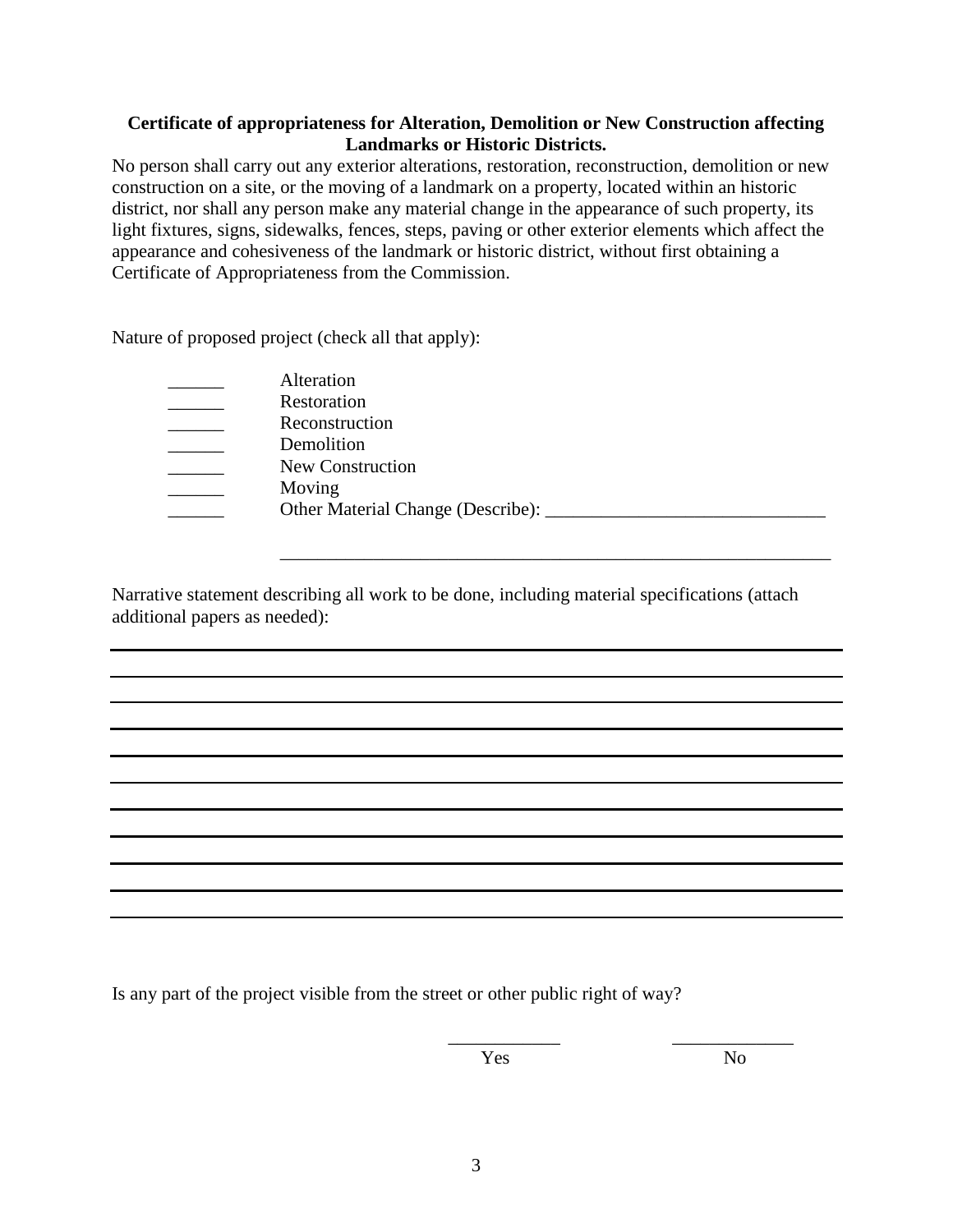**Criteria for approval of Certificate of Appropriateness** Chapter 200 Article XX Section 152A. Please explain how your project with comply with the three principles below if applicable:

1. Properties which contribute to the character of the historic district shall be retained, with their historic features altered as little as possible:

\_\_\_\_\_\_\_\_\_\_\_\_\_\_\_\_\_\_\_\_\_\_\_\_\_\_\_\_\_\_\_\_\_\_\_\_\_\_\_\_\_\_\_\_\_\_\_\_\_\_\_\_\_\_\_\_\_\_\_\_\_\_\_\_\_\_\_\_\_\_\_\_ \_\_\_\_\_\_\_\_\_\_\_\_\_\_\_\_\_\_\_\_\_\_\_\_\_\_\_\_\_\_\_\_\_\_\_\_\_\_\_\_\_\_\_\_\_\_\_\_\_\_\_\_\_\_\_\_\_\_\_\_\_\_\_\_\_\_\_\_\_\_\_\_ \_\_\_\_\_\_\_\_\_\_\_\_\_\_\_\_\_\_\_\_\_\_\_\_\_\_\_\_\_\_\_\_\_\_\_\_\_\_\_\_\_\_\_\_\_\_\_\_\_\_\_\_\_\_\_\_\_\_\_\_\_\_\_\_\_\_\_\_\_\_\_\_

\_\_\_\_\_\_\_\_\_\_\_\_\_\_\_\_\_\_\_\_\_\_\_\_\_\_\_\_\_\_\_\_\_\_\_\_\_\_\_\_\_\_\_\_\_\_\_\_\_\_\_\_\_\_\_\_\_\_\_\_\_\_\_\_\_\_\_\_\_\_\_\_ \_\_\_\_\_\_\_\_\_\_\_\_\_\_\_\_\_\_\_\_\_\_\_\_\_\_\_\_\_\_\_\_\_\_\_\_\_\_\_\_\_\_\_\_\_\_\_\_\_\_\_\_\_\_\_\_\_\_\_\_\_\_\_\_\_\_\_\_\_\_\_\_

\_\_\_\_\_\_\_\_\_\_\_\_\_\_\_\_\_\_\_\_\_\_\_\_\_\_\_\_\_\_\_\_\_\_\_\_\_\_\_\_\_\_\_\_\_\_\_\_\_\_\_\_\_\_\_\_\_\_\_\_\_\_\_\_\_\_\_\_\_\_\_\_

\_\_\_\_\_\_\_\_\_\_\_\_\_\_\_\_\_\_\_\_\_\_\_\_\_\_\_\_\_\_\_\_\_\_\_\_\_\_\_\_\_\_\_\_\_\_\_\_\_\_\_\_\_\_\_\_\_\_\_\_\_\_\_\_\_\_\_\_\_\_\_\_ \_\_\_\_\_\_\_\_\_\_\_\_\_\_\_\_\_\_\_\_\_\_\_\_\_\_\_\_\_\_\_\_\_\_\_\_\_\_\_\_\_\_\_\_\_\_\_\_\_\_\_\_\_\_\_\_\_\_\_\_\_\_\_\_\_\_\_\_\_\_\_\_

\_\_\_\_\_\_\_\_\_\_\_\_\_\_\_\_\_\_\_\_\_\_\_\_\_\_\_\_\_\_\_\_\_\_\_\_\_\_\_\_\_\_\_\_\_\_\_\_\_\_\_\_\_\_\_\_\_\_\_\_\_\_\_\_\_\_\_\_\_\_\_\_

- \_\_\_\_\_\_\_\_\_\_\_\_\_\_\_\_\_\_\_\_\_\_\_\_\_\_\_\_\_\_\_\_\_\_\_\_\_\_\_\_\_\_\_\_\_\_\_\_\_\_\_\_\_\_\_\_\_\_\_\_\_\_\_\_\_\_\_\_\_\_\_\_ 2. Any alteration of existing properties shall be compatible with its historic character, as well as with the surrounding district.
- 3. New construction shall be compatible with the district in which it is located.

\*\*PHOTO SHOWING ALL SIDES OF THE STRUCTURE WILL BE NEEDED\*\*

## REQUIRED: MUST PROVIDE

- Current Photographs of the property.
- Scaled site plan or survey of the property for the proposed project, if applicable.
- Scaled elevation drawing of proposed changes, if applicable.
- Scaled perspective drawing of proposed changes, if applicable.
- Samples of color and/or materials to be used, if applicable.
- If the proposal includes a sign or lettering, a scaled drawing showing the type of lettering to be used, all dimensions and colors, a description of materials to be used, method of illumination and a plan showing the sign's location on the property.

## **Estimated time for completion:**

Project Start Date:

Project Completion Date:\_\_\_\_\_\_\_\_\_\_\_\_\_\_\_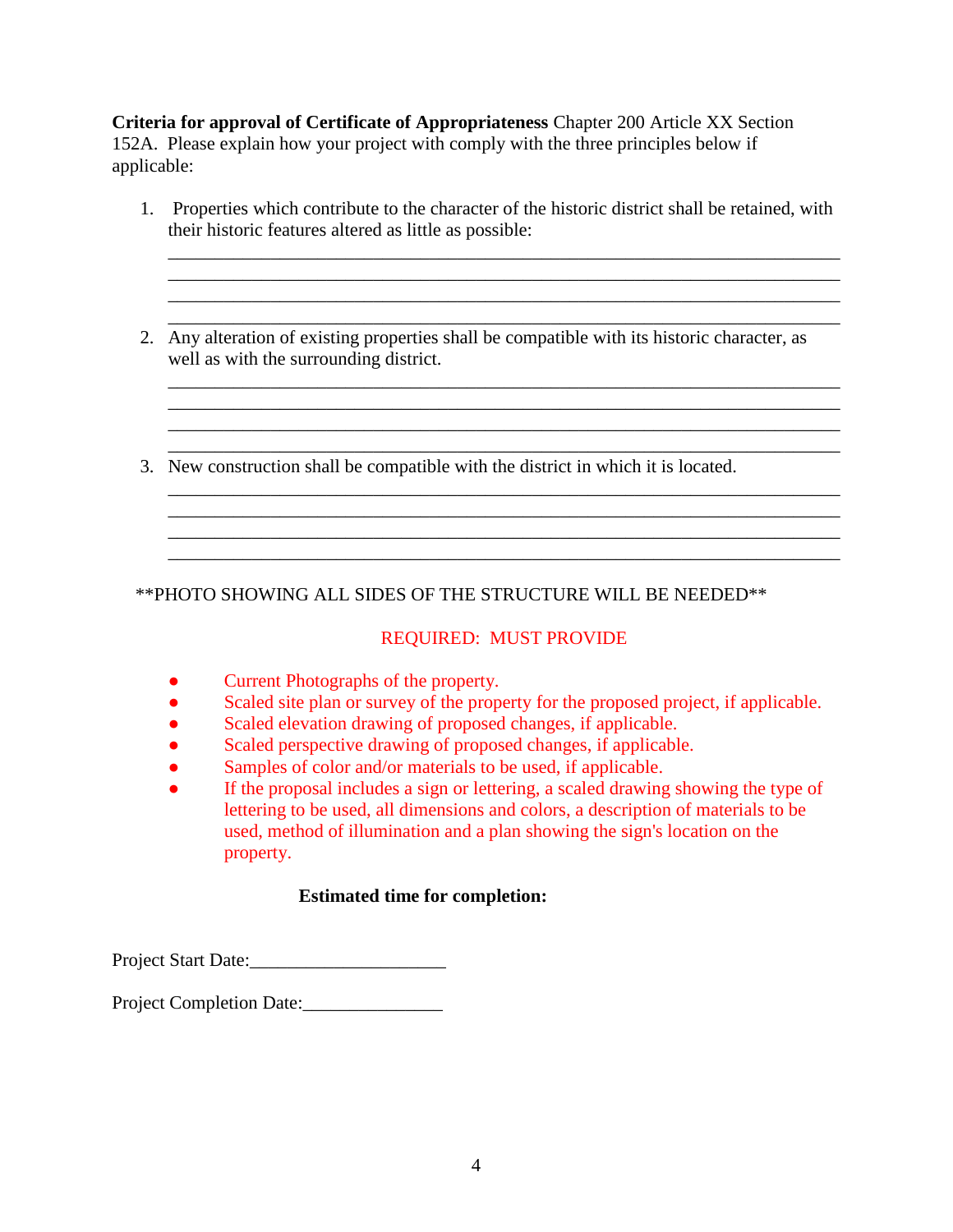## **PLEASE REMEMBER THAT ANY INCOMPLETE OR VAGUE APPLICATIONS WILL BE TABLED UNTIL THE INFORMATION IS RECEIVED.**

#### **PLEASE MAKE SURE APPLICATION IS COMPLETE-USE ADDITIONAL PAPER IF NEEDED. THE MORE INFORMATION PROVIDED, THE BETTER.**

## **CERTIFICATION**

**APPLICANT**: I hereby certify that this application is accurate and complete and that, if this application is approved, the project will be completed in accordance with the terms and conditions of such approval.

|                                                                                                                                                                   | Date: |
|-------------------------------------------------------------------------------------------------------------------------------------------------------------------|-------|
| <b>OWNER:</b> (if different from applicant): I have read and familiarized myself with this<br>application and do hereby consent to its submission and processing. |       |
|                                                                                                                                                                   | Date: |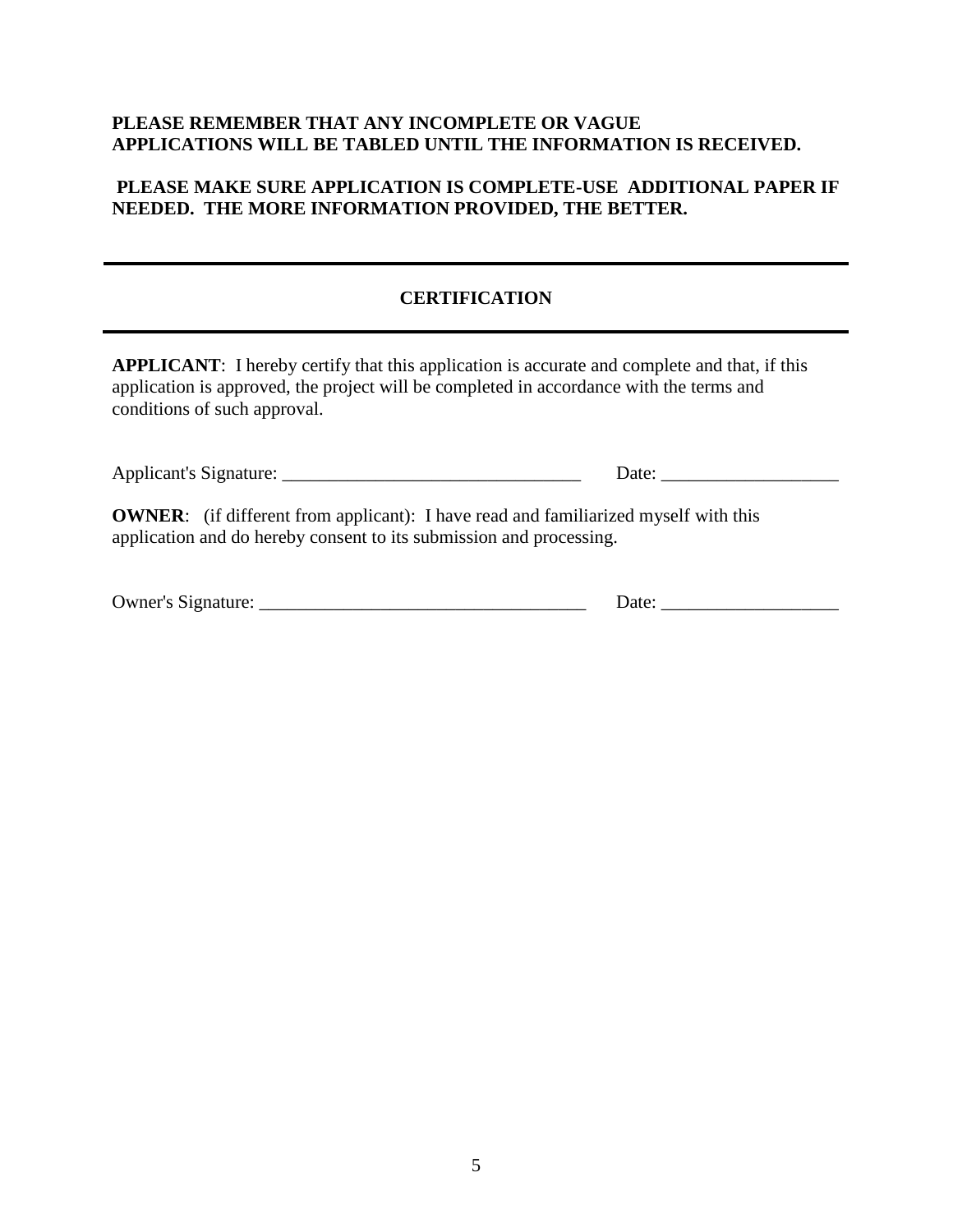| Official use only                                                                                                    |            |            |                |
|----------------------------------------------------------------------------------------------------------------------|------------|------------|----------------|
| Bill Skura, Chairman<br>John Baronich, Member<br>Helen Brogan, Member<br>Don Orton, Member<br>Eric Tuberdyke, Member | <b>AYE</b> | <b>NAY</b> | <b>ABSTAIN</b> |
|                                                                                                                      |            |            |                |
|                                                                                                                      |            |            |                |
|                                                                                                                      |            |            |                |

# Village of Springville Historic Preservation Commission Decision

| Project Address:     |              |                            |
|----------------------|--------------|----------------------------|
| Project Description: |              |                            |
|                      |              |                            |
| Approved             | Not Approved | Approved with Stipulations |